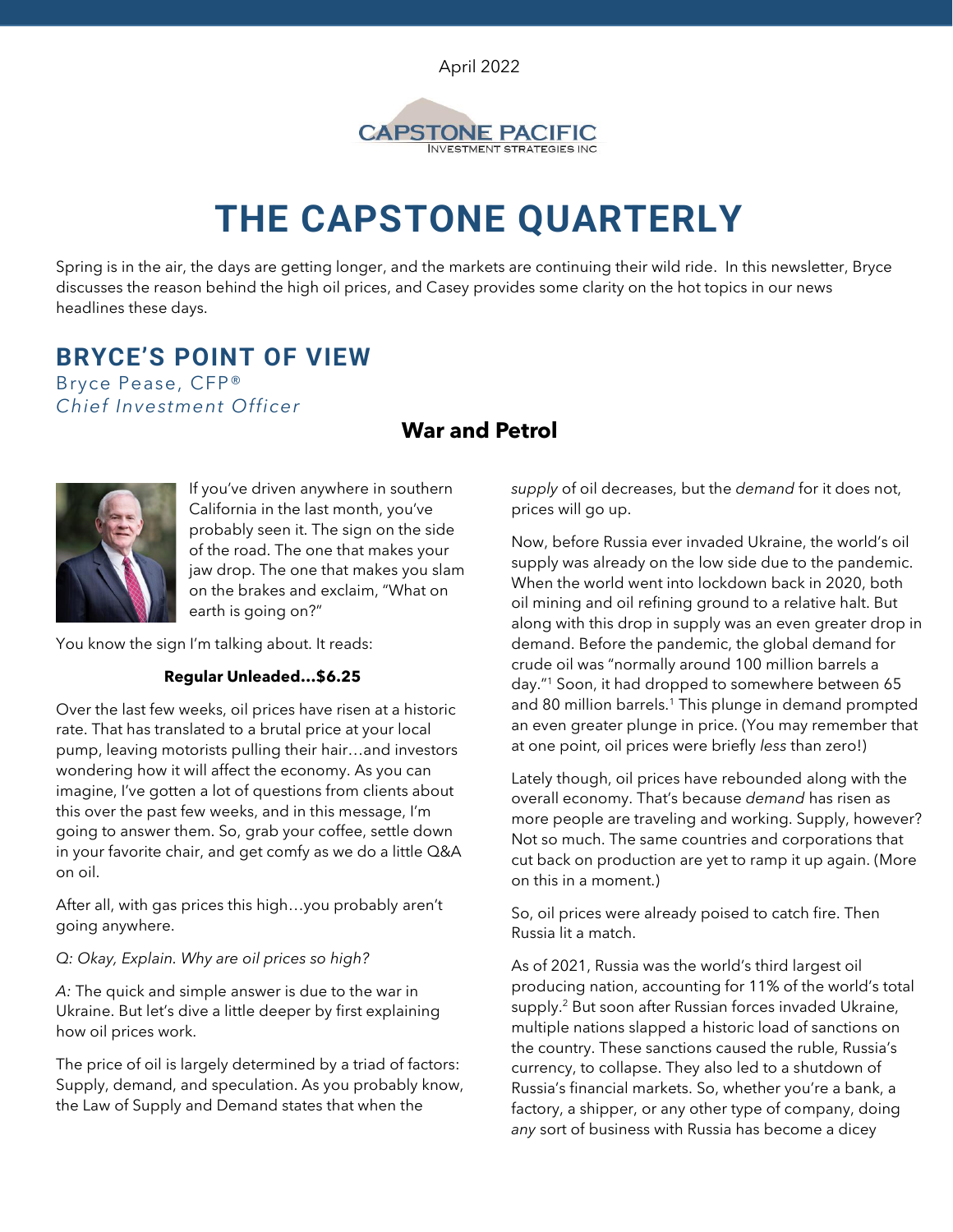proposition, both politically and financially. To add more fuel to the fire, the United States has placed a ban on Russian oil, with other countries saying they may follow suit.

Which brings us to the third leg of our triad: Speculation.

Tracking the *how* and *why* of oil pricing is a notoriously tricky task. That's because supply and demand are only part of the equation. The *expectation* of *future* supply and demand has a major say, too. In this case, the expectation is that Russian oil – which comprises a huge part of the world's supply, remember – will be off the market. That means supply would drop significantly.

Because speculators expect oil to be less available – and thus more expensive – in the future, they are willing to pay *more* now for the right to buy it later. A *lot* more. This is why a single barrel of Brent crude – a type of petroleum that serves as the global benchmark for oil prices – topped over \$130 a barrel in early March.<sup>3</sup> It's also why gasoline prices have risen to a national average of \$4.24 a gallon.<sup>4</sup>

#### *Q: Why do higher oil prices lead to higher gas prices?*

*A:* This is more of a straightforward answer, so we'll cover it very quickly.

The price of gas is also determined by many factors. Supply and demand, obviously, but also taxes and transportation costs, to name a few. But the cost of crude oil makes up the largest portion of the price you pay at the pump. (AAA puts it around 55%.<sup>5</sup>) When oil prices rise, companies that *refine* it into gasoline must spend more. Seeking to recoup those costs, they then pass them along to customers at your local gas station.

Now, some bad news: Oil prices and gasoline prices don't move simultaneously. In fact, gas prices often lag oil prices by around three weeks. That means the price you see *now* is in response to oil prices from *February.* So, gas prices may well grow higher soon even if oil prices stabilize.

*Q: What can the U.S. do about this?* 

*A:* In truth, not much. At least, not directly.

In reality, it doesn't matter who is in the White House or which party controls Congress. There's just not a lot the government can do to directly control prices…because the government does not control the means of production.

Removing the ban on importing Russian oil won't really have an impact, because the U.S. doesn't import much

## **Did you know?**

If you traded and sold any virtual currency last year (i.e., Bitcoin, Ethereum, etc.) you may have to recognize this on your taxes. The virtual currency is treated as property and therefore the general tax principles that are applicable to property transactions are applicable to your virtual currencies.

Your tax person will be able to guide you through all the rules, but you may have to pay taxes on any gains (profits) that you made from that sale.

Check us out on social media

**In** Follow us on LinkedIn<sup>®</sup>: [www.linkedin.com/company/capstonepacific](http://www.linkedin.com/company/capstonepacific)

Facebook®: @capstonepacific or [www.facebook.com/capstonepacific](http://www.facebook.com/capstonepacific)

anyway. (Only around 8% of U.S. oil imports came from Russia in 2021.<sup>6</sup>)

Second, simply "drilling more," which some people have called for, is something of a non-starter, too, at least in the short term. The United States is already the world's top oil producer and even if the U.S. started producing more oil, local supply has a minimal impact on local price. Also, oil producers, whether they be companies or countries, simply don't have much incentive to increase their output right now. Currently, higher oil prices *benefit* producers.

One interesting proposal that gained some traction on both sides of the political aisle is to declare a "gas tax holiday." Currently, the Federal gas tax is 18.4 cents per gallon, while the average *state* tax is near 31 cents.<sup>7</sup> It's an open question whether the benefits to suspending these taxes would get passed on to consumers. But this is certainly something to keep an eye on!

In the meantime, it's worth noting that oil prices, like oil itself, are *fluid*. The situation could change in the blink of an eye. For example, the last time prices were this high was in July 2008. Back then, gas peaked at an average of \$4.16. <sup>8</sup> By November, however, prices had fallen almost 50%!<sup>8</sup>

*Q: So, what should we, as investors, do?*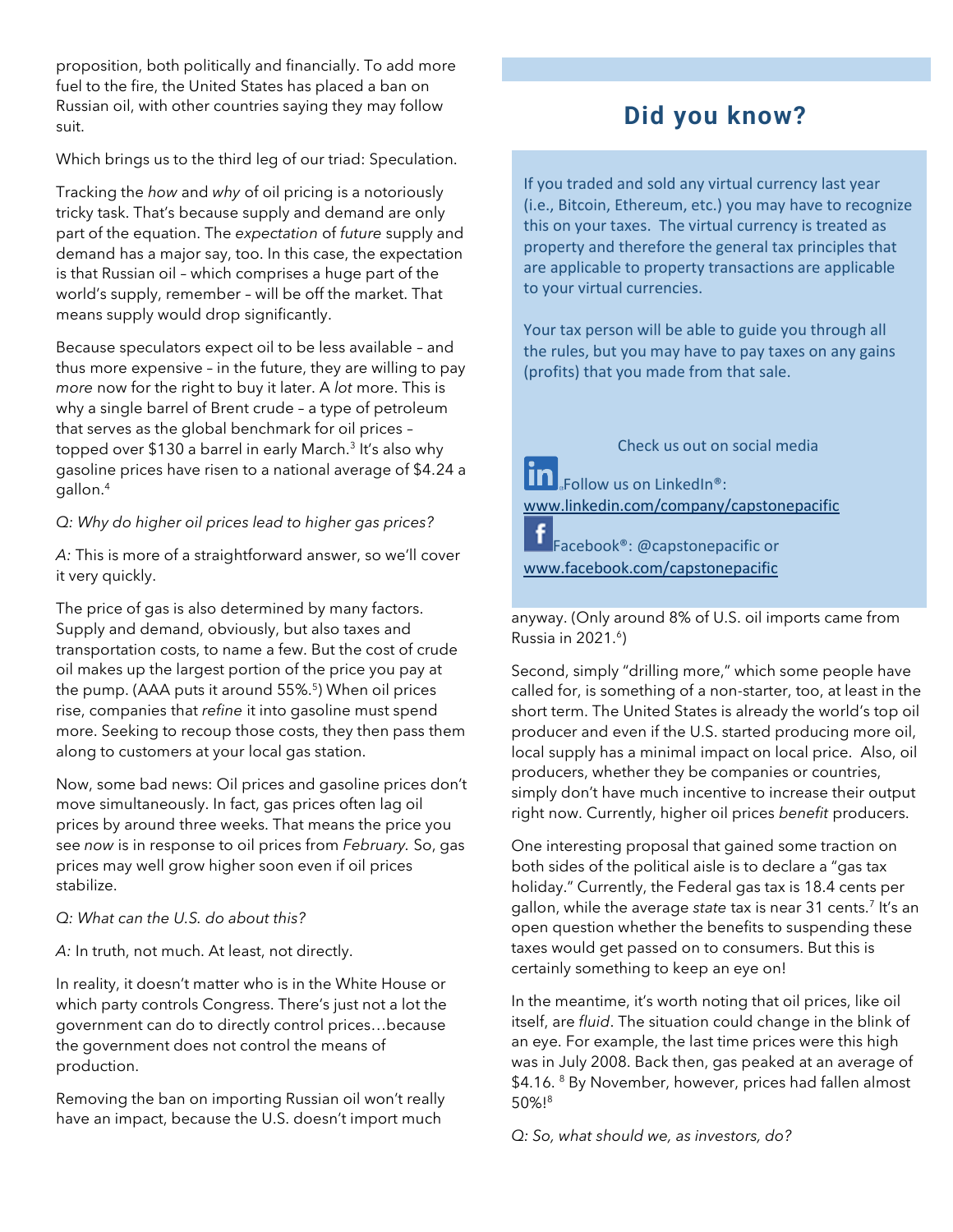*A*: As you can see, oil prices are a complex subject. There are so many factors at play.

So, what are we going to do? We are going to keep following our investment strategy and you should concentrate on your long-term financial goals.

I hope you found this analysis interesting. I know high gas prices can be frustrating and bewildering. Hopefully, by

understanding a bit more about what's going on, the situation will be easier to bear both mentally and emotionally. As always, please let me know if you have any questions or concerns. My team and I are always here to help!

## **CASEY'S CORNER**  Casey Morris, CFP®

## **Tune Out the Noise**



Imagine you're an elite athlete. Maybe it's March Madness, and you're about to shoot the gamewinning free throw. The crowd is screaming in your ears. Opposing fans are taunting you with homemade signs and foam fingers. The opposing team is trash-talking. And, when you look at the faces of your teammates, you can see they are silently imploring you to succeed.

In short, there is a lot of noise and distraction, at the precise moment when what you really need is a little quiet. Nevertheless, that's the nature of the game. The question is, what are you going to do

about it? Let it affect you…or tune it out?

Every few years, investors are confronted with our own "March Madness." A time when there's a lot of noise to contend with. We are going through just such a period right now. The markets have been volatile, the headlines have been scary, and it's extremely easy for investors to panic and abandon their game plan. That's especially true for folks who are nearing retirement. Because the noise may well increase over the next few weeks, I decided to preview some of the noise you're likely to hear this spring. That way, you can be mentally prepared for it – and like an elite athlete, tune it out entirely.

Let's look at some of the noise in our headlines these days. Since Bryce has already covered the topic of oil, let's start with:

#### *Russia*

Russia is the major storyline right now. Militarily, economically…and financially. The financial side doesn't get as much press, but it's certainly something Wall Street is keeping an eye on. You see, western sanctions have hit Russia hard. They've caused the value of the ruble – Russia's currency – to plummet. The Russian stock market has been closed for almost a month. And they've also contributed to the possibility of Russia defaulting on its debt.

Here's the situation in a nutshell. As of 2021, Russia owes around \$490 billion in debt to foreign countries/companies/ funds, etc.<sup>9</sup> Of that number, \$20 billion is hard currency sovereign debt. (Debt that Russia must pay back in the creditor's own currency, like the dollar or Euro.) Of that number, \$4.7 billion was due to be paid in both interest and principal this year.<sup>9</sup> The problem is that sanctions have frozen much of Russia's foreign currency reserves. That means Russia can't access the dollars and Euros it has in reserve to pay back these loans. Furthermore, trying to pay them back in rubles would trigger an automatic default.

For Russia, and Russia's creditors, this is definitely an issue. But for the average investor, it isn't something to lose sleep over. Most bond funds – other than some specialty emerging market funds – have little exposure to Russian debt. And even if Russia does default, which it has currently not yet done, there are other issues that affect us in the States to a far greater degree. Issues like…

### *Inflation (and Interest Rates)*

Slowly but surely our economy has reopened from COVID-19. Unfortunately, while unemployment has dropped and consumer spending has risen, supply chains are still in recovery mode. That means the world's demand for goods and services has largely outpaced the world's supply. This has led to a general rise in price on everything from eggs to electricity. Economists have a name for this, of course. They call it inflation.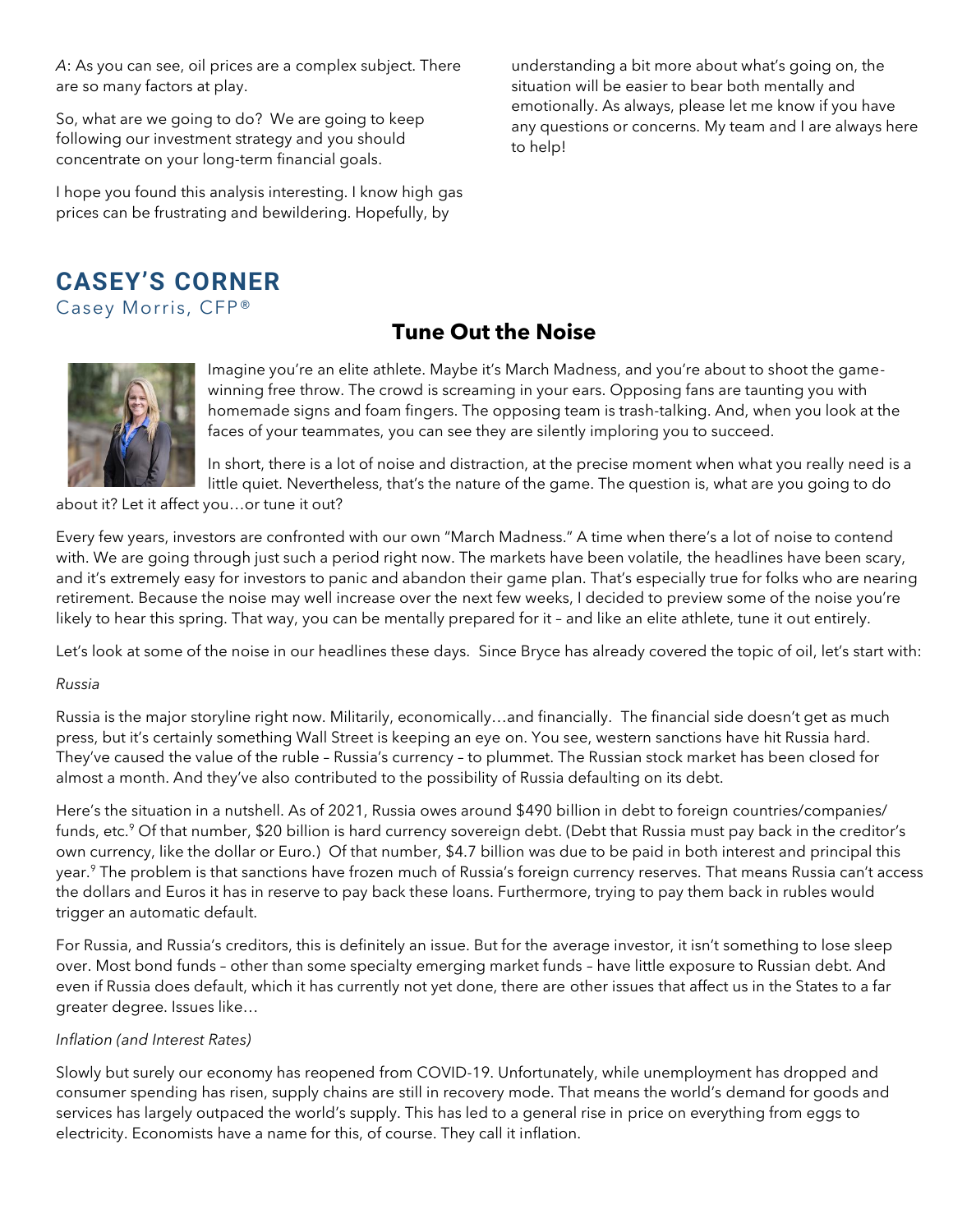As you know, inflation has skyrocketed over the last year. Initially, the Federal Reserve, which is tasked with keeping prices stable, believed inflation to be temporary. So, they focused instead on stimulating the economy to end the recession and decrease unemployment.

In recent months, though, the Fed has been forced to concede that inflation isn't going away on its own. You see, the current low interest rates prompt more spending and borrowing while discouraging saving. Perfect for juicing the economy during a pandemic! Higher interest rates, on the other hand, encourage saving. This helps the economy cool off, thereby restraining inflation.

On March 17, the Fed raised interest rates for the first time since 2018. But the increase was small – just one-quarter of a percentage point.<sup>10</sup> That's because the Fed doesn't want to raise rates too high, too quickly and derail the economy. But this is merely the first in a series of planned increases, all culminating in a level near 2% by the end of the year.<sup>10</sup>

The Fed has also signaled that if the current plan isn't enough to bring inflation to heel, more aggressive steps may be necessary. Either way, be prepared for volatile days in the markets leading up to any rise in interest rates. Should this happen, though, remember that rising interest rates have been our expectation all along. Maybe look at refinancing your home sooner rather than later, if that was ever in your plans.

#### *COVID-19*

I know, I know. We're all ready to never hear the word "Covid" again. And with cases dropping dramatically over the past few weeks, there's hope that the worst is behind us. Nevertheless, as long as the virus continues to fester on some part of the planet, it must continue to factor into our thinking. As of this newsletter date, cases are skyrocketing again in China. Scientists have also reported the discovery of a new variant: BA.2, an offspring of the Omicron bug that hit us so hard in December and January. It's unknown what these twin developments mean for the rest of the world, but what we are watching for is how COVID continues to affect supply chains. As we've already covered, problems with supply are largely responsible for inflation, so a COVID resurgence is the last thing the global economy needs. The good news is the world is better prepared to deal with flareups due to the treatments we've developed and the lessons we've learned from previous variants. Hopefully, these lessons will help the economy continue to recover in the face of COVID rather than wilt under its onslaught. It's true: COVID remains an issue. Continued vigilance is required. But negative headlines don't necessarily mean the return of conditions like we saw in 2020 and 2021. The virus may be evolving, but we're evolving with it!

Over the next few weeks, you're going to hear a lot of noise from talking heads in the media. You'll see a lot of distractions when the daily headlines pop up on your phone. But, now you know what to prepare for. Now you know what to expect. Which means you can tune out all that noise. All these issues are important, but as an investor, it's not necessary to stress or overreact to them. We have a game plan in place for all of this. One set in place long before any of it ever happened. Please let us know if you have any questions or concerns. My team and I sift through the noise so you can tune it out, and we are always here for you. Now, go enjoy your Spring!

## FINALLY…

For many taxpayers, it is now tax refund season! Because tax refunds come outside of a person's regular income, some people treat them like "free money" – extra spending money – when in fact it is your regular income that has been set aside. Some will think "Now I can buy that new iPad, or go away for the weekend!", and others will be more prudent and use the cash to pay down their debts or line their savings accounts.

As financial advisors, we don't have a problem with either of these answers because it is always good to save but it is equally as important to enjoy the money you've worked so hard to attain. Our philosophy is that money you've earned that isn't earmarked for expenses should always be put towards reaching your goals, so if one of your goals is to camp along the California coast then there's no harm in using your tax refund to go there. We also think it is a shame to waste your tax refund on a whim or to spend it for the sake of spending it. Consider this: pay down your debts, put it aside as an emergency fund, or invest it! It's not as exciting as a weekend in Vegas, but achieving a goal is always a bigger thrill than satisfying a whim.